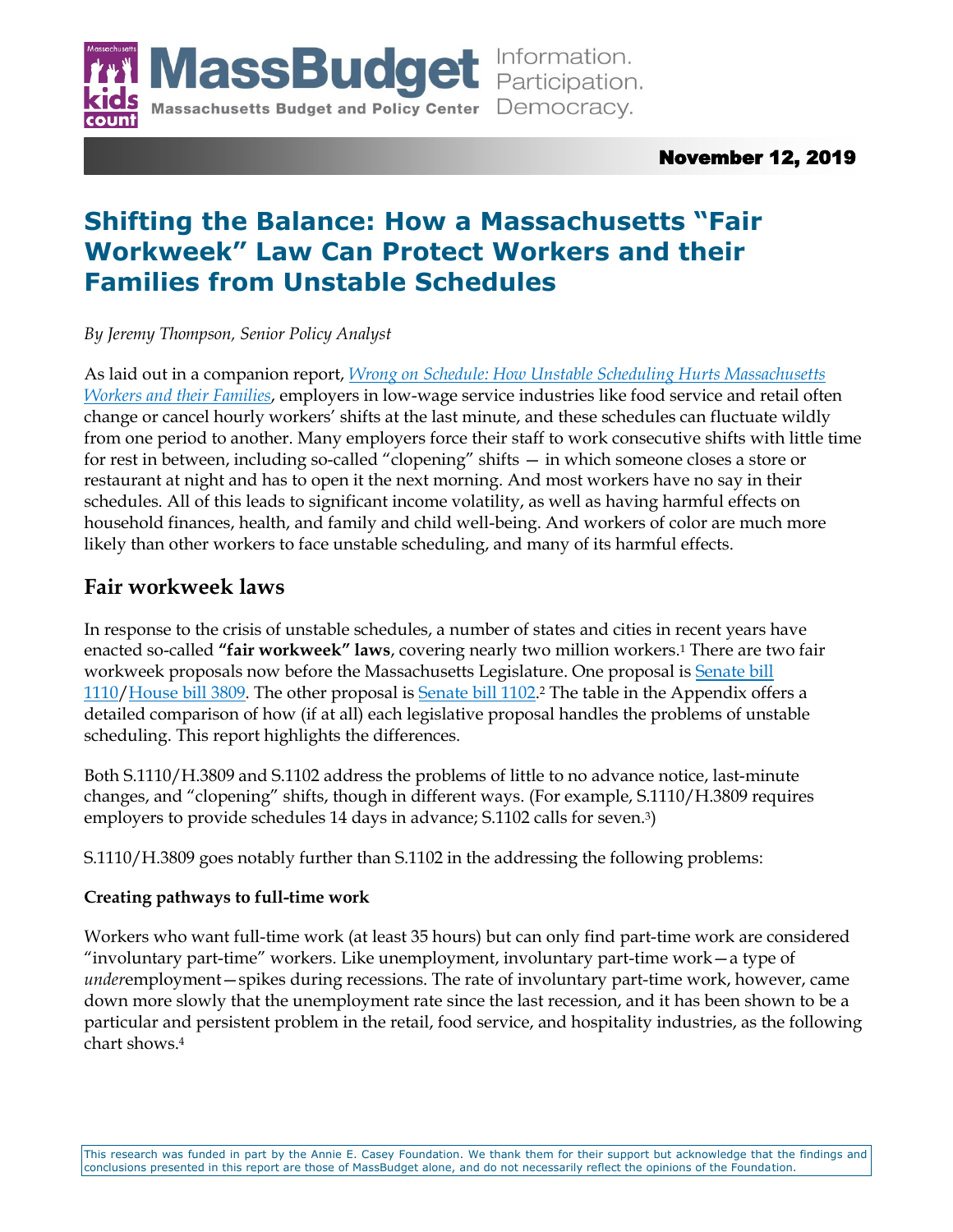# **Involuntary part-time employment remains especially elevated in retail, food service, and hospitality well after the Great Recession**



Involuntary part-time employment as a percentage of total employment by sector, U.S.

Source: Robert G. Valletta, Leila Bengali, and Catherine van der List, Federal Reserve Bank of San Francisco, "Cyclical and Market Determinants of Involuntary Part-[Time Employment," March 2018, Table 1 \(p. 52\) \[](https://www.frbsf.org/economic-research/files/wp2015-19.pdf)https://www.frbsf.org/economicresearch/files/wp2015-19.pdf]

\*Hospitality and food services make up 85 percent of this sector. The rest is in arts, entertainment, and recreation. (U.S. Bureau of Labor Statistics, Current Employment Statistics, Table B-1a. Employees on nonfarm payrolls by industry sector and selected industry detail, seasonally adjusted [<https://www.bls.gov/web/empsit/ceseeb1a.htm>])

- S.1110/H.3809 requires employers to offer additional hours to qualified incumbent employees who want more work before hiring new permanent or temporary employees, and calls for significant penalty compensation when employers fail to comply.<sup>5</sup>
- S.1102 does not address the problem of involuntary part-time work.

### **Employees' input into their schedules**

About half of employees surveyed by the SHIFT project report that they have no input into their schedules.<sup>6</sup> As noted above, these workers were much more likely to report experiencing psychological distress, poor sleep, and unhappiness.

- S.1110/H.3809 encourages employers to "engage in an interactive process" with employees who request schedule changes, including working or not working certain days and times; not working on-call shifts; and working additional or fewer hours.<sup>7</sup> S.1110/H.3809 explicitly forbids retaliations against an employee who makes such a request.<sup>8</sup>
- S.1102 grants employees the "right to request to change his or her work schedule, request to limit his or her availability to work particular hours, or otherwise provide input into his or her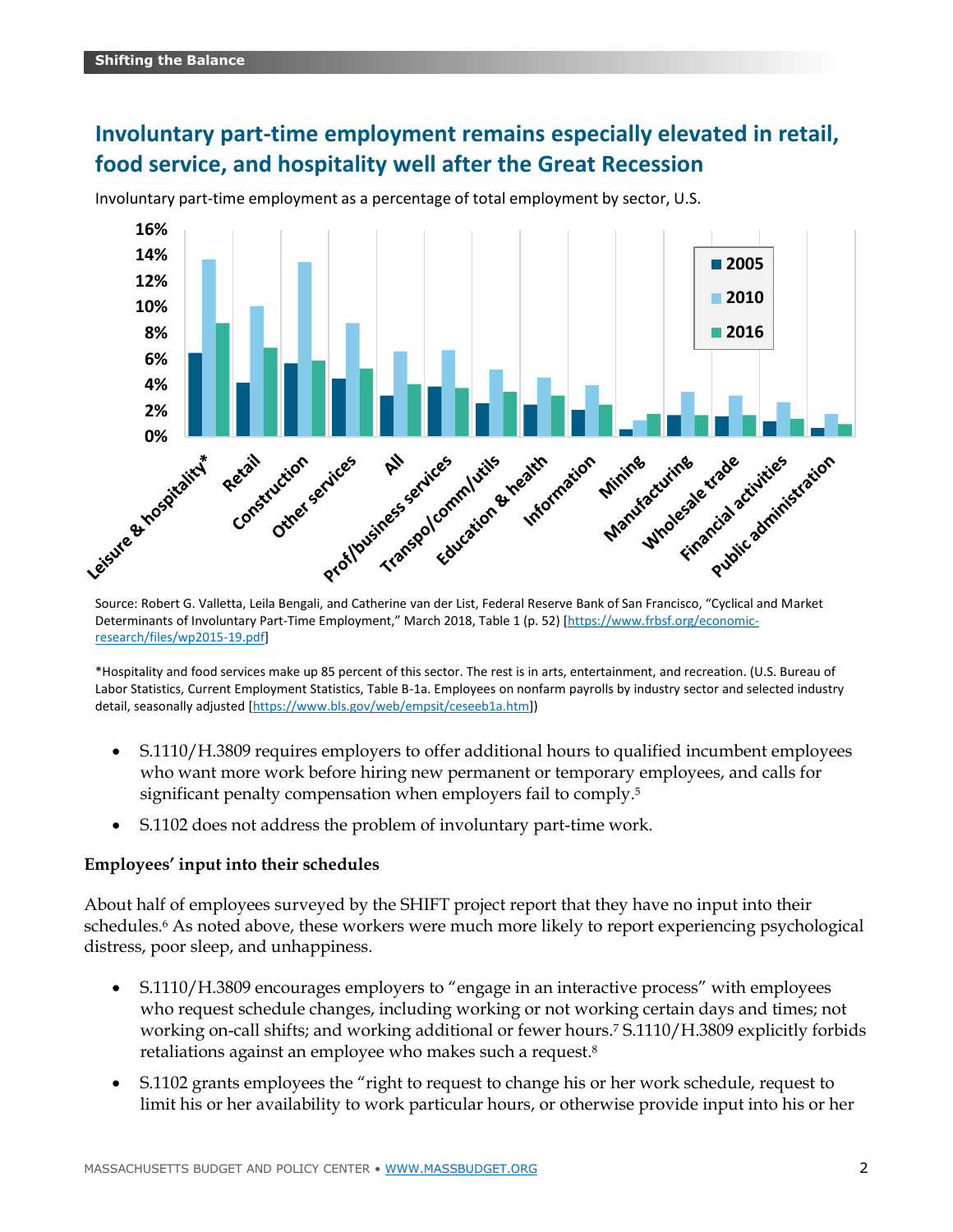work schedule," but in the same section permits employers to deny "a request by an employee to change or limit their hours or if this results in in any change in schedule or reduction in hours."<sup>9</sup> S.1102 does not explicitly protect employees who make such requests from retaliation.

### **Backstopping workers' power with unemployment insurance**

Employers treat their workers better when workers have more power. A 2019 study by Joe LaBriola and Daniel Schneider of the University of California at Berkeley looked at two types of worker power and their impact on scheduling practices. LaBriola and Schneider find that "low-wage workers who are covered by a union experience significantly less work hour volatility than those who are not."<sup>10</sup> They also found that in tighter labor markets (that is, in states with lower unemployment rates), low-wage workers experience less volatile schedules.<sup>11</sup> The Massachusetts unemployment rate is 2.9 percent, its lowest point since 2000.<sup>12</sup>

These dynamics of worker power are sometimes characterized as "voice and exit."<sup>13</sup> (LaBriola and Schneider call them "associational power" and "marketplace bargaining power.") For unionized workers, "voice" is the legal standing to collectively bargain with their employer over working conditions, and a contractual dispute resolution mechanism (typically, grievance and binding thirdparty arbitration). "Exit" (at least temporarily) can take the form of a strike, as we have seen among public school teachers nationwide; and among workers at Stop & Shop, Marriott, and General Motors.

What about non-unionized workers? This matters, because just 9.3 percent of retail workers, 18 percent of hospitality workers, and 3 percent of food service workers are unionized. <sup>14</sup> As noted above, half of low-wage retail and food service workers have no input into their schedules; their boss tells them when to come and go. That's why the legal right to request scheduling changes, and protection from retaliation for doing so—in other words, "voice"—is important.

As for "exit," all workers—even low-wage workers—can more easily leave a bad job for a better one when labor markets are tight, and employers know they have to raise standards and treat workers better to attract and retain the best employees.

Unemployment insurance also empowers workers to exit: when workers know they can leave a bad job and still be assured of income, they can demand better treatment from their employers as a condition of staying. Massachusetts law does give workers the right to collect unemployment insurance if they quit for "good cause for leaving attributable to the employing unit."<sup>15</sup> Practically, though, some Massachusetts workers who quit a bad job and file for unemployment insurance still face administrative barriers to eligibility, often because of how the person handling their claim interprets the law. Most probably don't even risk quitting, lest they be found ineligible for unemployment insurance.

- S.1110/H.3809 backstops workers' power by affirming that employees have the right to collect unemployment insurance if they quit because their employers violate the bill's stable scheduling requirements, or because of a significant change in schedule "due to changes in the employer's business needs."<sup>16</sup>
- S.1102 does not change the state's unemployment insurance law.

### **Industry coverage and employer size**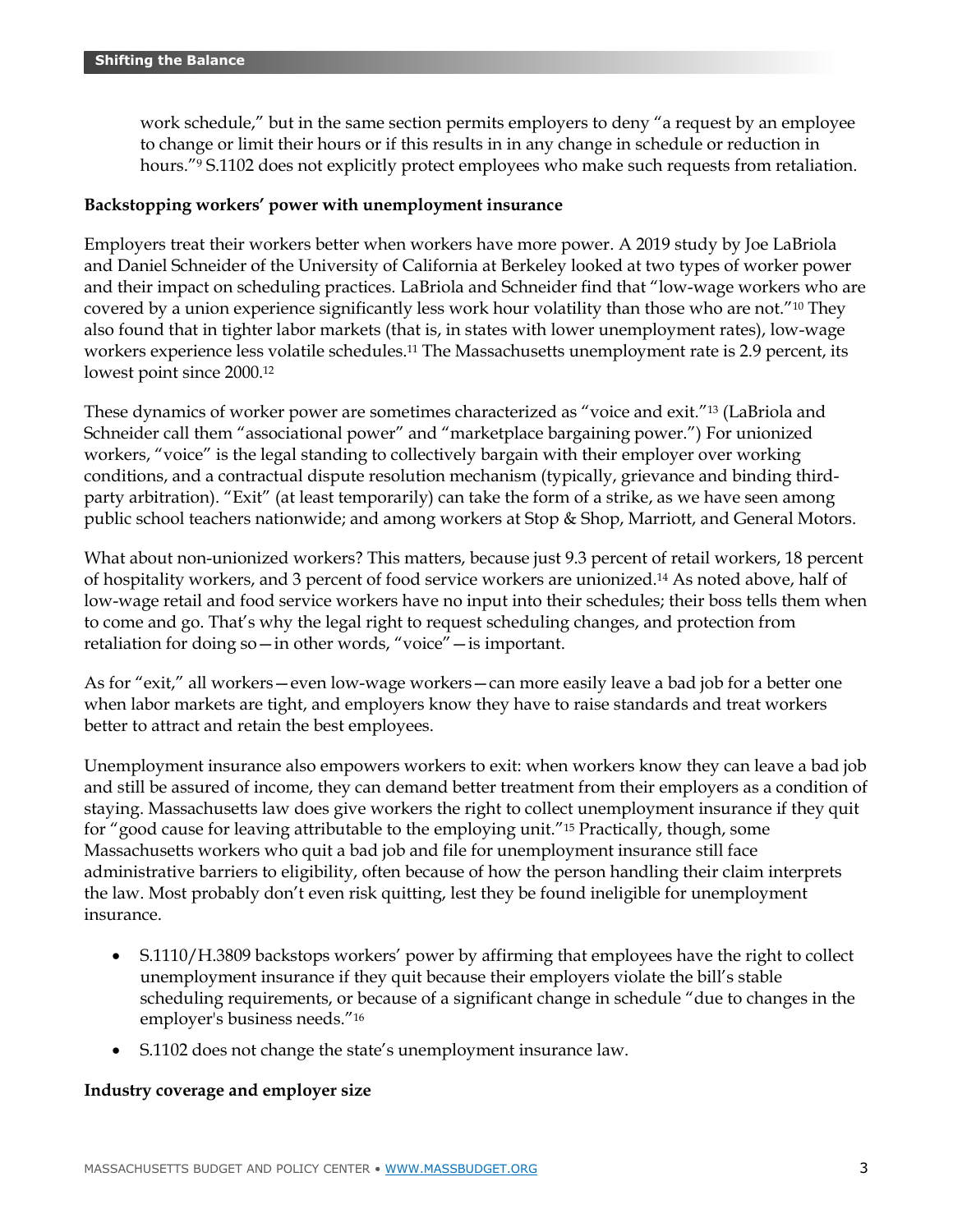As we saw, workers in retail, food service, and hospitality are most likely to be involuntarily employed part-time. They are also among the most susceptible to unstable scheduling practices.<sup>17</sup> In Massachusetts, these industries employ 22 percent of the state's hourly workers.<sup>18</sup> And they are more likely than other industries to employ people of color in these hourly jobs.<sup>19</sup>

These industries are also characterized by a fairly high degree of concentration when it comes to employment. That is, a relatively small share of firms account for a relatively large share of employment. Specifically:

- While only 7 percent of retail companies in Massachusetts have 50+ employees, this 7 percent accounts for 77 percent of all retail employment in the state.<sup>20</sup>
- While only 8 percent of hospitality and food services companies in Massachusetts have 50+ employees, this 8 percent accounts for 57 percent of all hospitality and food services employment in the state.<sup>21</sup>

Over 90 percent of Massachusetts companies in these industries employ fewer than 50 people.

Taking employer size into account matters because larger employers are more likely to be using workforce management (WFM) software.<sup>22</sup> To date larger employers have been using WFM software in hopes of maximizing hour-by-hour flexibility in setting labor costs relative to customer traffic. This just-in-time employment model, as we have seen, hurts workers and their families.

The good news for employers who use WFM software is that if required by law to change their scheduling practices, they could do so by using the very same software. That's because WFM software can be programmed to incorporate complex scheduling requirements such as those established by law or collective bargaining agreements.<sup>23</sup> WFM software also helps employees manage their own scheduling preferences, swap shifts, and pick up extra hours.

- S.1110/H.3809 focuses on the industries wherein workers experience the most instability. It also focuses on firms with 50 or more employees, who may be more likely than smaller companies to be using workforce management software now, thus easing implementation of the law if enacted.
- S.1102 does not target particular industries nor set an employer size threshold.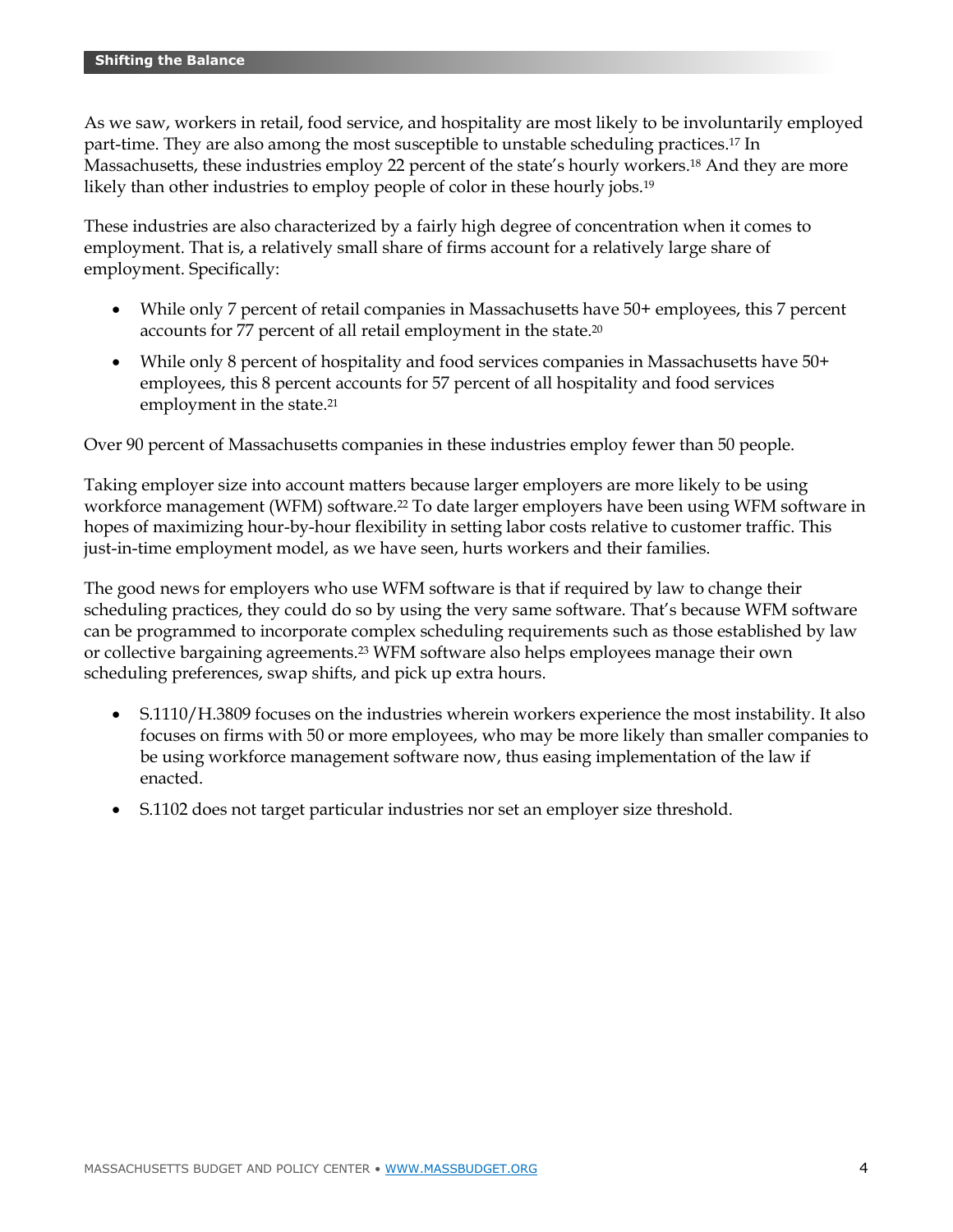| COMPARISON OF S.1110/H.3809 AND S.1102                                                                                                            |                                                                                                                                                |                                                                                                                                                                                                                                                                                                                                 |                                                                                                                                                                                            |  |  |  |
|---------------------------------------------------------------------------------------------------------------------------------------------------|------------------------------------------------------------------------------------------------------------------------------------------------|---------------------------------------------------------------------------------------------------------------------------------------------------------------------------------------------------------------------------------------------------------------------------------------------------------------------------------|--------------------------------------------------------------------------------------------------------------------------------------------------------------------------------------------|--|--|--|
| <b>PROBLEM</b>                                                                                                                                    | <b>SOLUTION</b>                                                                                                                                | S.1110/H.3809                                                                                                                                                                                                                                                                                                                   | S.1102                                                                                                                                                                                     |  |  |  |
| Frontline workers in<br>particular consumer-<br>facing industries are<br>most at risk for<br>unstable schedules.                                  | Focus on high-risk<br>consumer-facing<br>industries like food<br>service and retail.                                                           | Industries covered:<br>• Retail<br>• Food service<br>• Hospitality                                                                                                                                                                                                                                                              | Covers all industries, including those where<br>unstable scheduling may not be a problem.                                                                                                  |  |  |  |
| Larger employers are<br>more likely to be using<br>workforce<br>management (WFM)<br>software to impose<br>unstable schedules on<br>their workers. | Focus on larger<br>employers, who can<br>also use WFM software<br>to easily program fair<br>workweek<br>requirements into their<br>algorithms. | Employee size threshold:<br>• 50 or more worldwide<br>• Chains and franchises count as a single<br>employer.                                                                                                                                                                                                                    | Covers employers of all sizes, irrespective of<br>their ability to implement the law easily with<br>WFM software they may already be using.                                                |  |  |  |
| Employers often<br>provide notice of shifts<br>only a few days in<br>advance.                                                                     | Require employers to<br>provide a set schedule<br>well in advance, and to<br>pay their workers when<br>they don't.                             | Good faith estimate of schedule upon hiring,<br>including:<br>• The average number of hours an<br>employee can expect to work weekly.<br>• Whether the employee will be expected<br>to work on-call shifts.<br>• The days and times the employee can<br>expect to work, or will not be scheduled<br>to work.<br>Advance notice: | No good faith estimate of schedule upon<br>hiring required.<br>Employees are not protected during "any<br>initial probationary or training period of up to<br>90 days."<br>Advance notice: |  |  |  |
|                                                                                                                                                   |                                                                                                                                                | • 14 days' notice of schedules.<br>• \$75 paid daily to workers for each day the<br>schedule is not posted.<br>• Employees must consent to work hours<br>not posted 14 days in advance.                                                                                                                                         | • 7 days' notice of schedules.<br>. No penalty for failure to post schedules 7<br>days in advance.                                                                                         |  |  |  |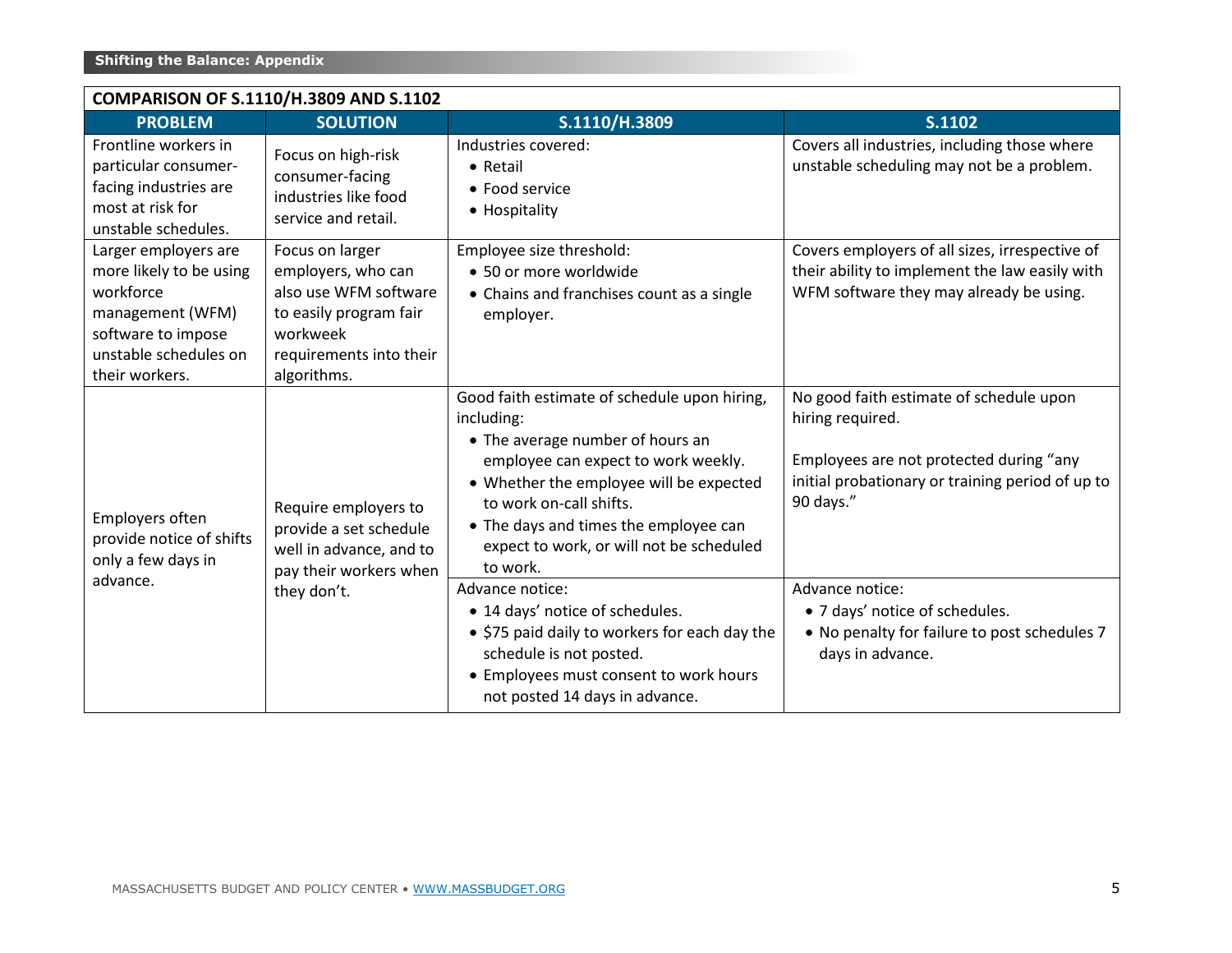| <b>PROBLEM</b>                                                                                 | <b>SOLUTION</b>                                                                                                   | S.1110/H.3809                                                                                                                                                                                                                                                                                                                                                                                                                                                                                                             | S.1102                                                                                                                                                                                                                                                                                                                                                                                                                                                                                                                                                                                                                                                                                                                                                                                                                                                                                                                                                                                                                                                                                                                                                                                                                                       |
|------------------------------------------------------------------------------------------------|-------------------------------------------------------------------------------------------------------------------|---------------------------------------------------------------------------------------------------------------------------------------------------------------------------------------------------------------------------------------------------------------------------------------------------------------------------------------------------------------------------------------------------------------------------------------------------------------------------------------------------------------------------|----------------------------------------------------------------------------------------------------------------------------------------------------------------------------------------------------------------------------------------------------------------------------------------------------------------------------------------------------------------------------------------------------------------------------------------------------------------------------------------------------------------------------------------------------------------------------------------------------------------------------------------------------------------------------------------------------------------------------------------------------------------------------------------------------------------------------------------------------------------------------------------------------------------------------------------------------------------------------------------------------------------------------------------------------------------------------------------------------------------------------------------------------------------------------------------------------------------------------------------------|
| Employers often<br>impose last-minute<br>changes and<br>cancelations to<br>workers' schedules. | Require employers to<br>compensate workers<br>for changes or<br>cancelations within the<br>advance notice period. | Changes and predictability pay:<br>• Employers must pay employees one hour<br>of predictability pay for adding or<br>changing hours to a shift.<br>• Employers must pay employees half-pay<br>for subtracting or canceling hours.<br>• Employers would not owe predictability<br>pay when the employee requests a shift<br>change or leave, or when a business<br>cannot open for specific reasons including<br>official states of emergency and "severe<br>weather conditions that pose a threat to<br>employee safety." | Changes and predictability pay:<br>• Employers must pay employees one hour<br>of predictability pay for subtracting,<br>canceling, or adding hours.<br>• Employers must pay employees one hour<br>of predictability pay for, within 24 hours<br>of the start of the shift, shortening the<br>shift to three or fewer hours, changing<br>the timing of the shift without changing<br>the number of hours, or adding hours.<br>• Employer must pay employees three<br>hours of predictability pay for shortening<br>or canceling a shift within 24 hours of the<br>scheduled start.<br>• Employers must pay employees for three<br>hours or the number of hours the<br>employee was scheduled to work<br>(whichever is less) when employees show<br>up to work a scheduled shift.<br>• Employers would not owe predictability<br>pay when the employee requests a shift<br>change or leave, or "if an employee<br>intended to not be present for a shift or<br>when an employer subtracts hours from<br>an employee's work schedule for<br>disciplinary reasons."<br>• The requirements do not apply to "events<br>beyond an employer's control," including<br>"failure of equipment the addition or<br>cancellation of an event and weather." |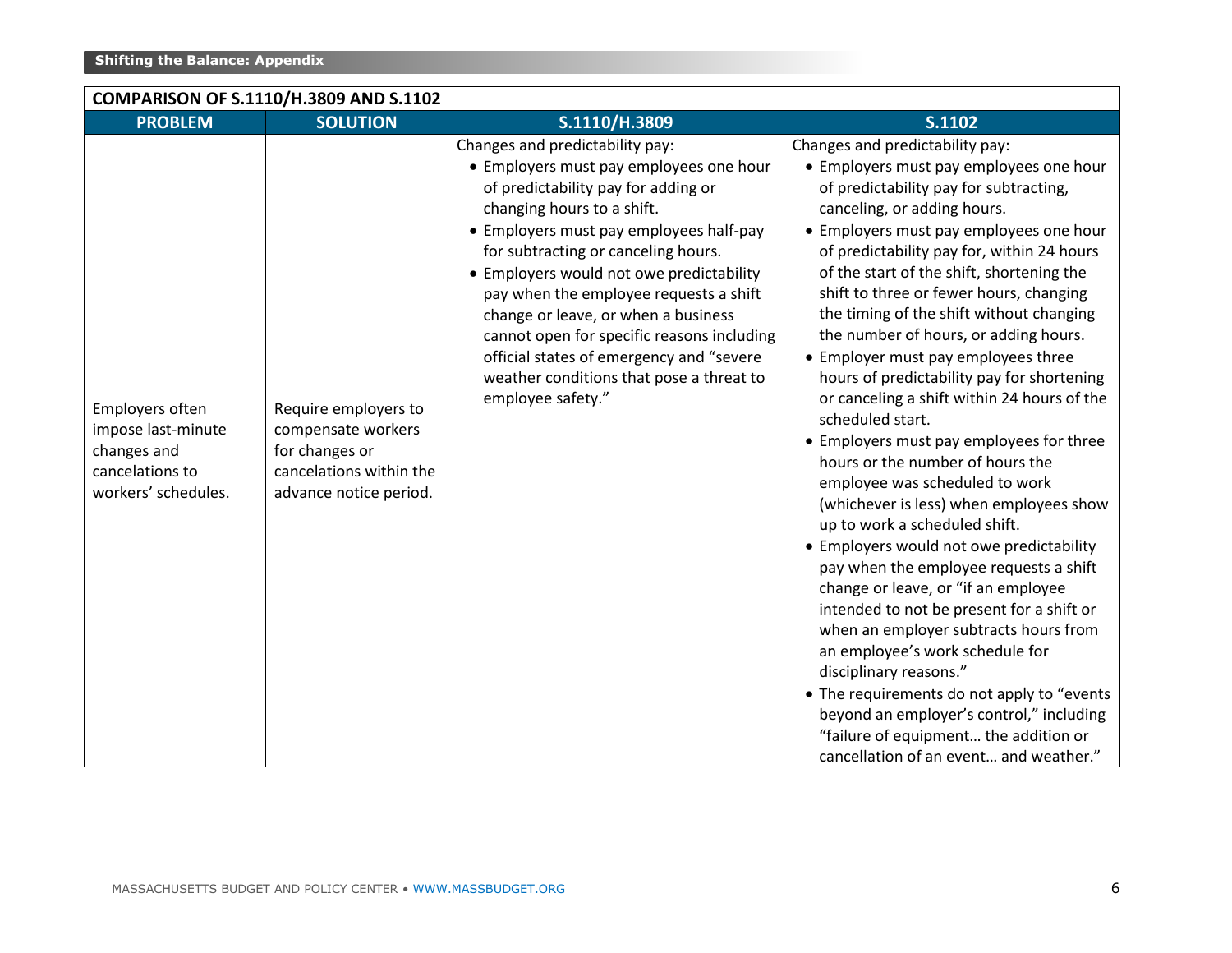| COMPARISON OF S.1110/H.3809 AND S.1102 |                                                                                                                                                                                                              |                                                                                                                                                                   |                                                                                                                                                                                                                                                                                                                                                                                                                                                                                                                                                                                                            |                                                                                                                                                                                                                                                                                           |  |
|----------------------------------------|--------------------------------------------------------------------------------------------------------------------------------------------------------------------------------------------------------------|-------------------------------------------------------------------------------------------------------------------------------------------------------------------|------------------------------------------------------------------------------------------------------------------------------------------------------------------------------------------------------------------------------------------------------------------------------------------------------------------------------------------------------------------------------------------------------------------------------------------------------------------------------------------------------------------------------------------------------------------------------------------------------------|-------------------------------------------------------------------------------------------------------------------------------------------------------------------------------------------------------------------------------------------------------------------------------------------|--|
|                                        | <b>PROBLEM</b>                                                                                                                                                                                               | <b>SOLUTION</b>                                                                                                                                                   | S.1110/H.3809                                                                                                                                                                                                                                                                                                                                                                                                                                                                                                                                                                                              | S.1102                                                                                                                                                                                                                                                                                    |  |
|                                        | Employers often prefer<br>to hire multiple part-<br>time workers to avoid<br>paying benefits.<br>Involuntary part-time<br>employment is higher<br>during recessions and<br>the first years of<br>recoveries. | Require employers to<br>offer additional hours,<br>when available, to<br>qualified, available<br>incumbent part-time<br>employees before<br>hiring new employees. | Access to additional hours:<br>• When an employer has additional hours<br>to offer, it must offer shifts to existing<br>employees who are qualified and<br>available before hiring new employees-<br>even temporary workers.<br>• Employers will not be required to offer<br>hours to existing employees if that means<br>paying overtime or Sunday premium pay.<br>• Employers who fail to offer the additional<br>hours as required must pay each existing<br>employee \$100 for each instance.<br>• Employers who fail to award the hours to<br>a qualified employee must pay that<br>employee \$1,000. | No access to additional hours.                                                                                                                                                                                                                                                            |  |
|                                        | Back-to-back shifts,<br>especially "clopenings,"<br>rob workers of rest<br>time.                                                                                                                             | Require employers to<br>give workers time to<br>rest by banning<br>"clopening" shifts and<br>other back-to-back<br>shifts.                                        | Right to rest:<br>• Employers may not require employees to<br>work a shift starting within 11 hours of<br>the end of the previous day's shift, or<br>within 11 hours of the end of an<br>overnight shift.<br>• If an employee consents to work such a<br>shift, the employer must pay them time-<br>and-a-half.                                                                                                                                                                                                                                                                                            | Right to rest:<br>• Employers may not require employees to<br>work a shift starting within 10 hours of<br>the end of the previous day's shift, or<br>within 6 hours of the end of an overnight<br>shift.<br>• Employees are not owed premium pay if<br>they consent to work such a shift. |  |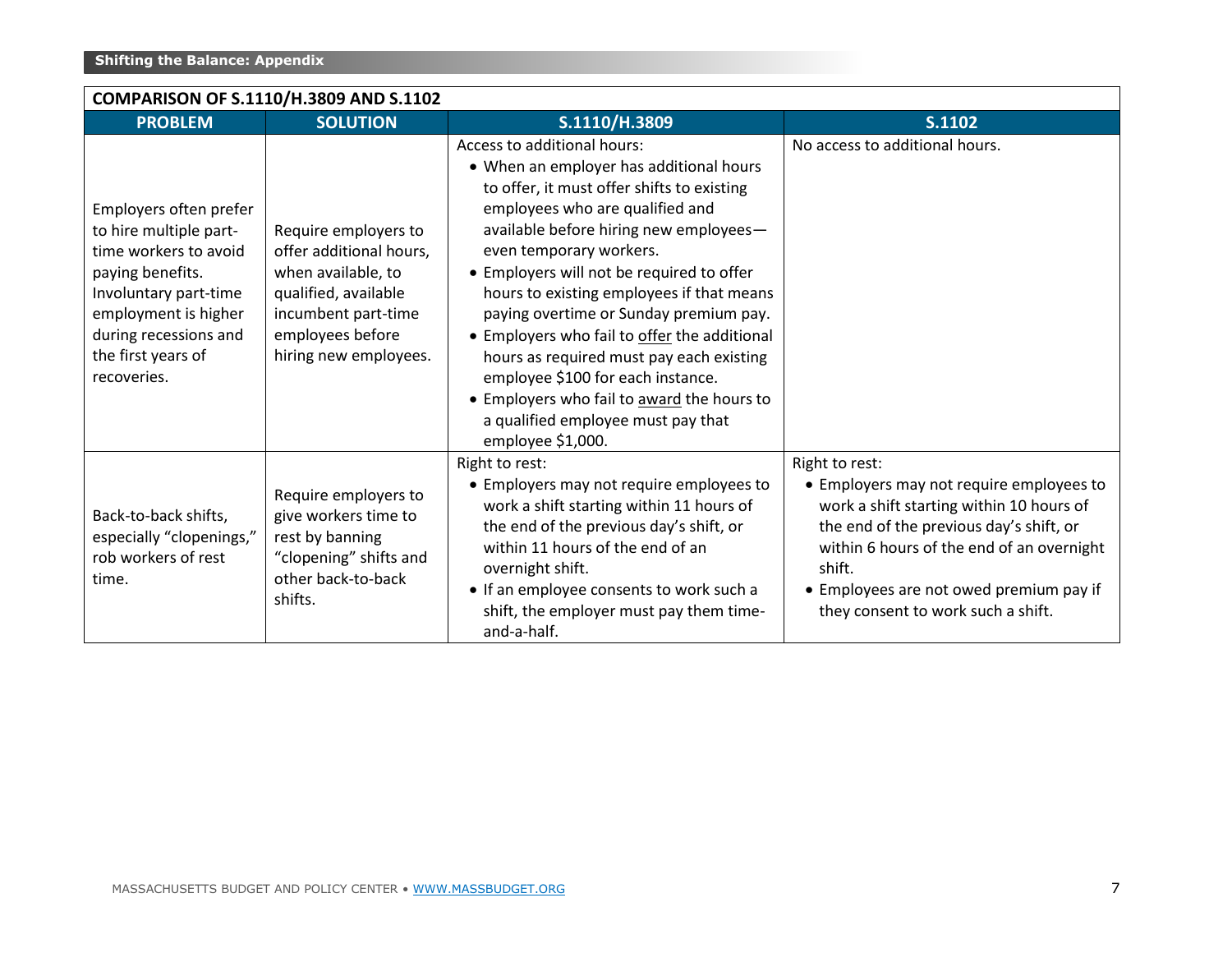| COMPARISON OF S.1110/H.3809 AND S.1102                                                                                 |                                                                                                                               |                                                                                                                                                                                                                                                                                                                                                                                                                                                                                                    |                                                                                                                                                                     |  |  |  |
|------------------------------------------------------------------------------------------------------------------------|-------------------------------------------------------------------------------------------------------------------------------|----------------------------------------------------------------------------------------------------------------------------------------------------------------------------------------------------------------------------------------------------------------------------------------------------------------------------------------------------------------------------------------------------------------------------------------------------------------------------------------------------|---------------------------------------------------------------------------------------------------------------------------------------------------------------------|--|--|--|
| <b>PROBLEM</b>                                                                                                         | <b>SOLUTION</b>                                                                                                               | S.1110/H.3809                                                                                                                                                                                                                                                                                                                                                                                                                                                                                      | S.1102                                                                                                                                                              |  |  |  |
| Workers lack input into<br>their schedules.                                                                            | Require employers to<br>consider scheduling<br>requests, and ban<br>retaliation against<br>workers who make<br>such requests. | Right to request:<br>• Employees have the right to request<br>schedule changes, including working or<br>not working certain days and times; not<br>working on-call shifts; additional or fewer<br>hours.<br>• Employers are "encouraged to engage in<br>an interactive process to discuss such<br>employee requests, but may grant or<br>deny the request for any reason that is<br>not unlawful."<br>• Employers may not retaliate in any way<br>against workers who make scheduling<br>requests. | Right to request:<br>• Employers may deny a request to change<br>or limit hours, or if the request "results in<br>any change in schedule or reduction in<br>hours." |  |  |  |
| Workers feel trapped if<br>they feel like the choice<br>in between a job with<br>unstable scheduling<br>and no income. | Allow workers who quit<br>if any of the above four<br>requirements are<br>violated to collect<br>unemployment<br>insurance.   | Employees can collect unemployment<br>insurance if they quit in response to:<br>• A violation of any of the above provisions.<br>• A significant change in schedule "due to<br>changes in the employer's business<br>needs."                                                                                                                                                                                                                                                                       | No additional unemployment insurance<br>protection for employees who quit due to<br>unstable schedules.                                                             |  |  |  |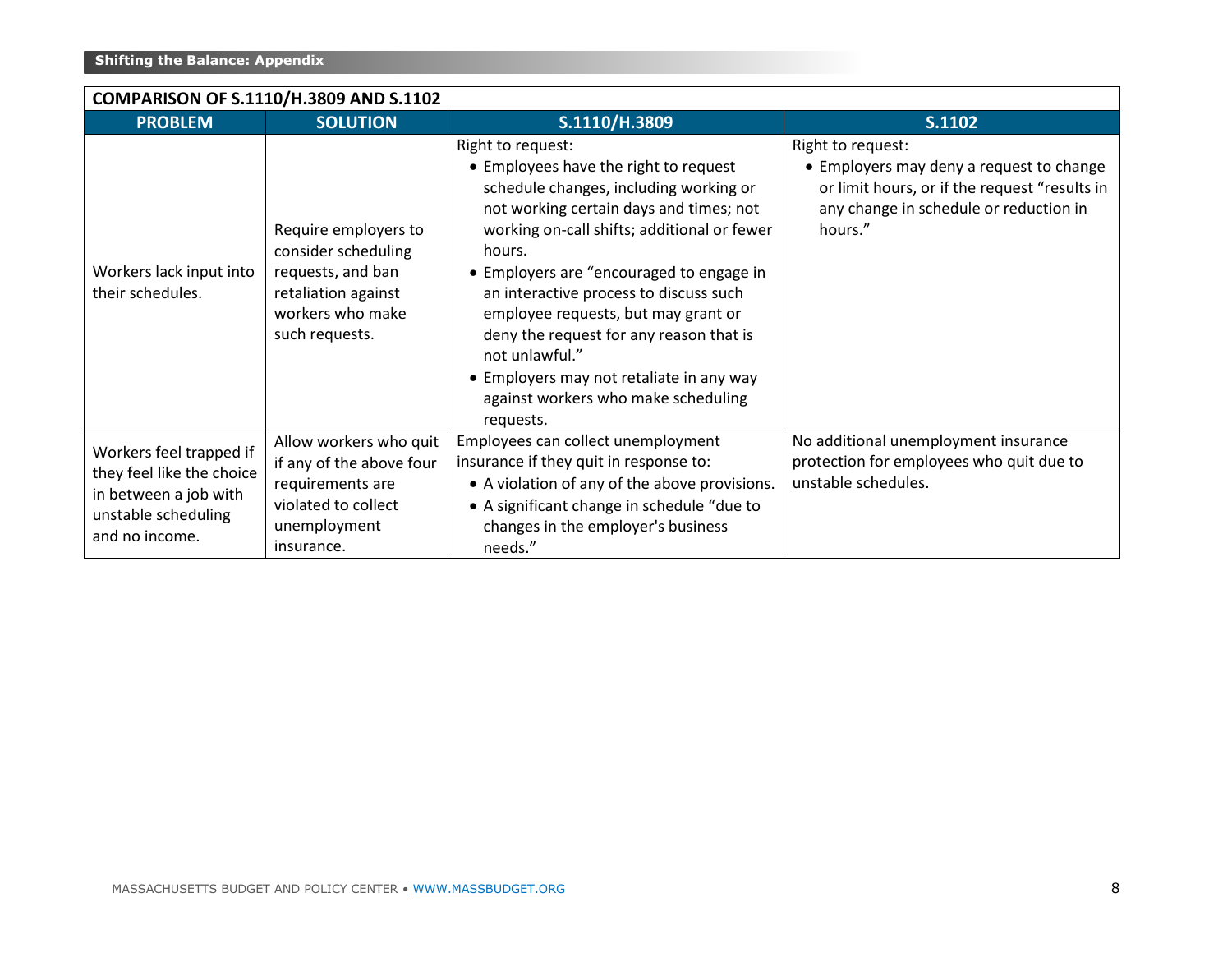<sup>4</sup> Lonnie Golden, Economic Policy Institute, "Still falling short on hours and pay," December 5, 2016, p. 14 [\[https://www.epi.org/files/pdf/114028.pdf\]](https://www.epi.org/files/pdf/114028.pdf); Robert G. Valletta, Leila Bengali, and Catherine van der List, Federal Reserve Bank of San Francisco, "Cyclical and Market Determinants of Involuntary Part-Time Employment," March 2018 p. 12 (and Table 1 on p. 52) [\[https://www.frbsf.org/economic](https://www.frbsf.org/economic-research/files/wp2015-19.pdf)[research/files/wp2015-19.pdf\]](https://www.frbsf.org/economic-research/files/wp2015-19.pdf).

<sup>5</sup> S.1110, pp. 9-12.

<sup>6</sup> Daniel Schneider and Kristen Harknett, "Hard Times: Routine Schedule Unpredictability and Material Hardship among Service Sector Workers," October 2019, Table 2 on p. 36 [\[https://equitablegrowth.org/wp](https://equitablegrowth.org/wp-content/uploads/2019/10/WP-Schneider-and-Harknett-Hard-Times.pdf)[content/uploads/2019/10/WP-Schneider-and-Harknett-Hard-Times.pdf\]](https://equitablegrowth.org/wp-content/uploads/2019/10/WP-Schneider-and-Harknett-Hard-Times.pdf); Daniel Schneider and Kristen Harknett, "Consequences of Routine Work-Schedule Instability for Worker Health and Well-Being," American Sociological Review, Vol. 84 (February 2019), p. 98 (and Table 2 on p. 99).

<sup>7</sup> S.1110, p. 6.

<sup>8</sup> S.1110, pp. 12-13.

<sup>9</sup> S.1102, p. 5.

<sup>10</sup> Joe LaBriola and Daniel Schneider, "Worker Power and Class Polarization in Intra-Year Work Hour Volatility," *Social Forces*, June 11, 2019, p. 20.

<sup>11</sup> Joe LaBriola and Daniel Schneider, "Worker Power and Class Polarization in Intra-Year Work Hour Volatility," *Social Forces*, June 11, 2019, pp. 18-19.

<sup>12</sup> Massachusetts Executive Office of Labor and Workforce Development, Labor Force and Unemployment Data

<sup>13</sup> Richard B. Freeman, "The Exit-Voice Tradeoff in the Labor Market: Unionism, Job Tenure, Quits, and Separations," *The Quarterly Journal of Economics*, June 1980, pp. 643- 673 [\[https://www.nber.org/papers/w0242.pdf\]](https://www.nber.org/papers/w0242.pdf).

<sup>14</sup> U.S. Bureau of Labor Statistics, Union Membership Table 3 [\[https://www.bls.gov/news.release/union2.t03.htm\]](https://www.bls.gov/news.release/union2.t03.htm)

<sup>15</sup> Massachusetts General Laws Chapter 151A § 25(e) [\[https://malegislature.gov/Laws/GeneralLaws/PartI/TitleXXI/Chapter151a/Section25\]](https://malegislature.gov/Laws/GeneralLaws/PartI/TitleXXI/Chapter151a/Section25)

<sup>16</sup> S.1110, p. 16.

<sup>17</sup> Susan J. Lambert, Peter J. Fugiel, and Julia R. Henly, "Precarious Work Schedules Among Early-Career Employees in the US: A National Snapshot," August 27, 2014, p. 13. [[https://cpb-us](https://cpb-us-w2.wpmucdn.com/voices.uchicago.edu/dist/5/1068/files/2018/05/lambert.fugiel.henly_.precarious_work_schedules.august2014_0-298fz5i.pdf)[w2.wpmucdn.com/voices.uchicago.edu/dist/5/1068/files/2018/05/lambert.fugiel.henly\\_.precarious\\_work\\_sch](https://cpb-us-w2.wpmucdn.com/voices.uchicago.edu/dist/5/1068/files/2018/05/lambert.fugiel.henly_.precarious_work_schedules.august2014_0-298fz5i.pdf)

[edules.august2014\\_0-298fz5i.pdf\]](https://cpb-us-w2.wpmucdn.com/voices.uchicago.edu/dist/5/1068/files/2018/05/lambert.fugiel.henly_.precarious_work_schedules.august2014_0-298fz5i.pdf)

<sup>18</sup> MassBudget analysis of 2016-2018 Current Population Survey Merged Outgoing Rotation Group (CPS MORG) data,

<sup>19</sup> MassBudget analysis of 2016-2018 CPS MORG

<sup>20</sup> MassBudget analysis of U.S. Census Bureau, 2016 (2016 ASE)

<sup>21</sup> MassBudget analysis of 2016 ASE

<sup>22</sup> Stacey Harris and Erin Spencer, "Sierra-Cedar 2018–2019 HR Systems Survey White Paper, 21st Annual Edition," 2018, Figure 64 on p. 51 [[https://www.sierra-cedar.com/wp-content/uploads/Sierra-Cedar\\_2018-](https://www.sierra-cedar.com/wp-content/uploads/Sierra-Cedar_2018-2019_HRSystemsSurvey_WhitePaper.pdf)

<sup>1</sup> Julia Wolfe, Janelle Jones, and David Cooper, Economic Policy Institute, "'Fair workweek' laws help more than 1.8 million workers," July 19, 2018, pp. 1-3. [\[https://www.epi.org/files/pdf/145586.pdf\]](https://www.epi.org/files/pdf/145586.pdf)

<sup>2</sup> Senate bill 1110 [\(https://malegislature.gov/Bills/191/S1110\)](https://malegislature.gov/Bills/191/S1110); House bill 3809

[<sup>\(</sup>https://malegislature.gov/Bills/191/H3809\)](https://malegislature.gov/Bills/191/H3809); Senate bill 1102 [\(https://malegislature.gov/Bills/191/S1102\)](https://malegislature.gov/Bills/191/S1102) <sup>3</sup> S.1110, p. 7; S.1102, pp.4-5.